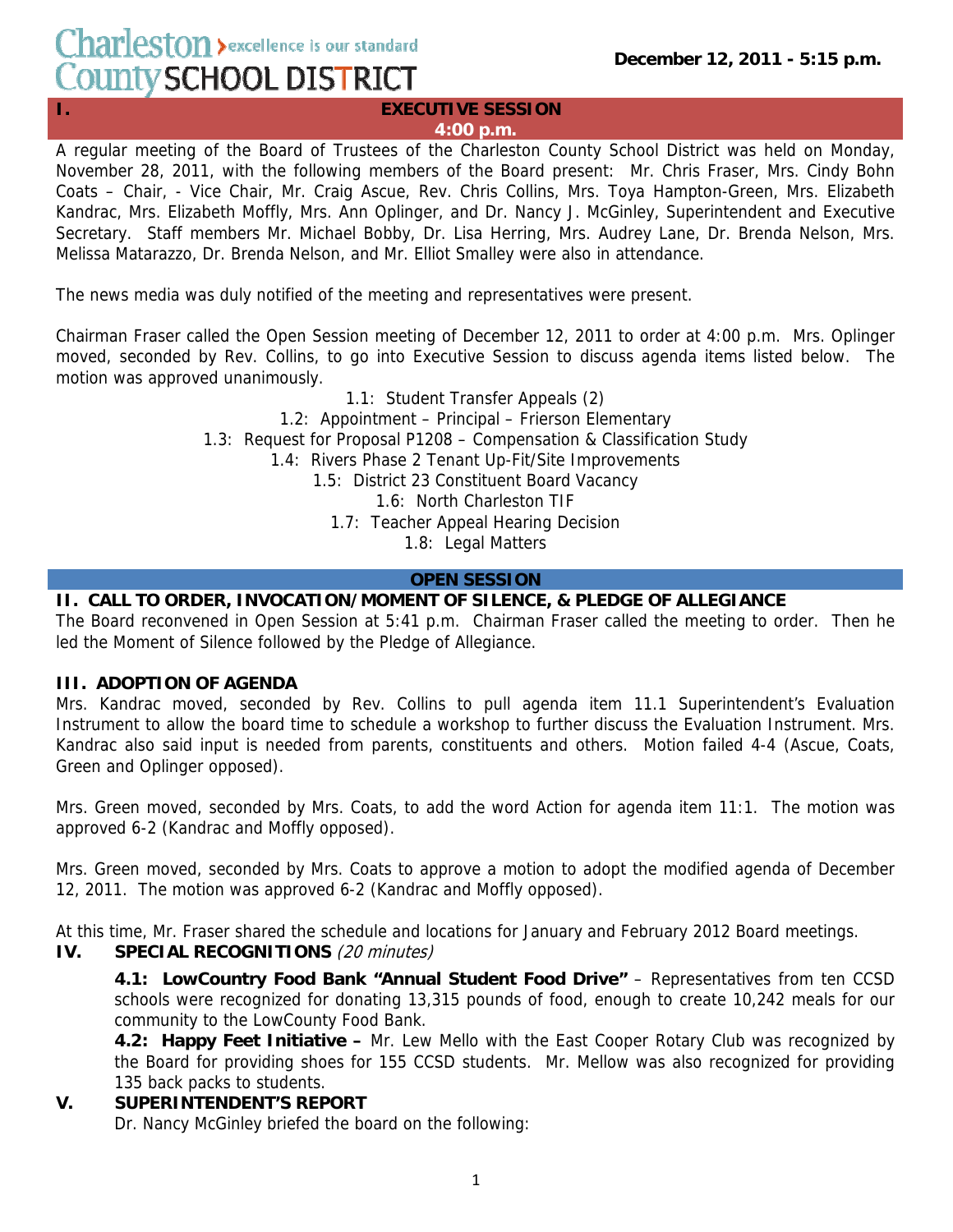- **1.) Update on recent Board requests—** Members of the Board have recently requested and been given the following updates.
	- The 24 administrators who donated their \$500 achievement award stipends to the *Children in* Crisis Fund:
	- The placement of audit information on the CCSD web site;
	- Article 17 protests;
	- Garrett Academy; and
	- The four-year reduction in the Plant Operations budget.
	- Boyz to Gentlemen event
- **2.) Substance abuse update** Dr. McGinley gave the board an update on Substance Abuse pointing out that teen substance abuse is growing in CCSD and other areas. Counselors are currently receiving training in this area and information will be shared with parents in the future to help them in this area. Dr. McGinley also referenced a recent letter she wrote to CCSD Board members regarding this issue.
- **3.) Principal for a Day** The 8<sup>th</sup> Annual Principal for a Day event was held last week. All but three schools participated in event. This strategy gets businesses involved with schools. So far, the district is seeing ongoing relationships and partnerships in schools. Participants were thanked for taking time from their busy schedules.

a. **Work done with principals on "Rationalizing Opportunities" -** CCSD Administration is looking at data across zones and getting focused on a few key priorities moving forward. CCSD Staff received input from principals on what it would take to get to reach goals identified by the CCSD Board. This information will be shared with the board at a future meeting

b. **Achievement award goes out December 16 -** The superintendent thanked the Board and staff. Then she wished the Board, staff, parents and students a peaceful, happy holiday break

Dr. McGinley also wished Dr. Joe Williams, who was assaulted during weekend while visiting a relative, a speedy recovery.

Mrs. Kandrac asked Dr. McGinley if board was informed earlier of the assault. Dr. McGinley said the incident occurred during weekend. Then Mrs. Kandrac asked about the issuance of \$500 achievement bonus. Mr. Bobby said stipends will be available on December 16<sup>th</sup> through via direct deposit. Dec. 16 is the last day before holiday break. Pay advice will also be distributed on that day.

Mrs. Moffly expressed concerns about the district's zero tolerance policy for adolescents who violate the CCSD Code of Conduct. She cited the district was too "punitive".

# **VI. VISITORS, PUBLIC COMMUNICATIONS (Not to exceed 30 minutes)**

- 1. Ms. Ray Wooten, the Charleston County Coroner, expressed concerns regarding the growing problem of substance abuse. She said of 88 deaths, half of them were due to alcohol or drug related issues. She went on to say that kids really are struggling with issues and starting to abuse drugs and alcohol at an earlier age. She suggested the need to be proactive and address dangers of Drug and Alcohol at the middle school level. After stating that prescription drugs outstretched street drugs and students are buying and trading drugs on the streets, she suggested addressing these type behaviors by engaging teachers, counselors and parents. Ms Wooten said she wanted to be part of the prevention solution.
- 2. Mr. Joseph Taylor expressed concerns to the board about the public not having access to school track facilities in CCSD.
- 3. Mr. Jack Richardson addressed the Board on behalf of Greg Mathis Charter. He thanked CCSD for including Mathis in the School Improvement Grant. Also, he thanked CCSD for cooperatively working with the school this year.
- 4. Ms. Brittany Graham addressed the Board in support of the Teach for America recommendation.
- **VII. APPROVAL OF MINUTES/EXECUTIVE SESSION AGENDA ITEMS**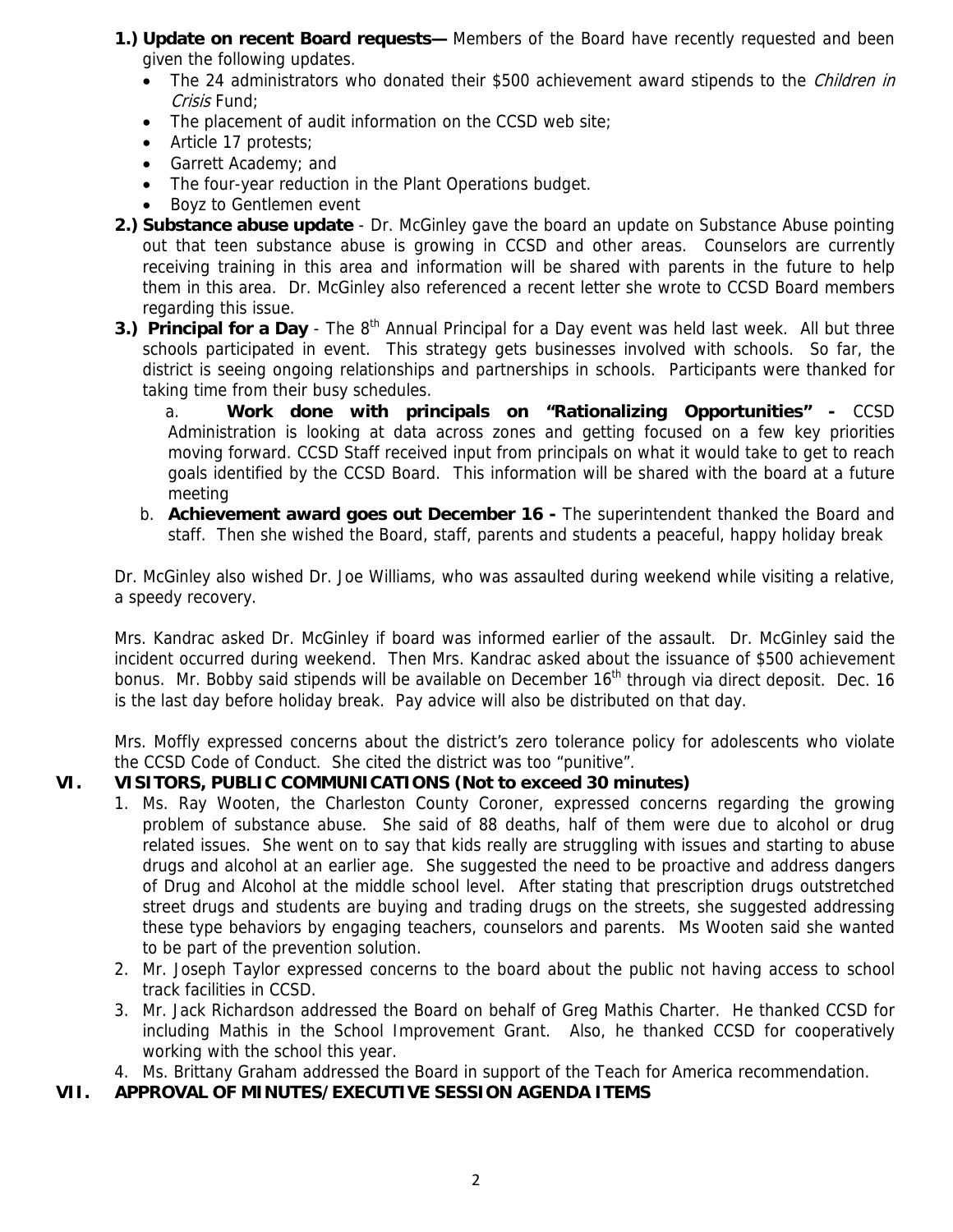# **7.1: Open Session Minutes of November 28, 2011**

Mrs. Kandrac said increase of board stipend should say increase would take effect after 2012. Mrs. Coats moved, seconded by Mrs. Green approval of the Open Session Minutes of November 28, 2011 as modified. The vote was 8-0.

# **7.2: Motions of Executive Session of December 12, 2011**

**1.1: Student Transfer Appeals (2)** – The Board approved two student transfer appeals—one or Laing if space is available. The other one is for Whitesides Elementary. The vote 8-0

#### **1.2: Appointment – Principal – Frierson Elementary**

The Board approved the appointment of Mrs. Amy Cario to the position of principal of Frierson Elementary. The vote was 8-0.

# **1.3: Request for Proposal P1208 – Compensation & Classification Study**

The Board approved the recommendation to award the Request for Proposal P1208 – Compensation & Classification Study to Fox Lawson and Associates. The funding source is Human Resources FY2012 Budget and the funding amount is \$143,500 for the first year. The vote was 5-3 Coats, Collins and Kandrac opposed.

#### **1.4: Rivers Phase 2 Tenant Up-Fit/Site Improvements**

This item was pulled from the agenda. No action was taken.

#### **1.5: District 23 Constituent Board Vacancy**

No action was taken.

**1.6: North Charleston TIF** – The Board discussed North Charleston's Tax Increment Financing in Executive Session. No action was taken.

#### **1.8: Legal Matters**

The Board was briefed on in Executive Session about legal matters. The Board approved a motion to obtain outside counsel to address a legal issue. The motion was approved 8-0.

#### **7.3: Financial Minutes of November 28, 2011**

Mrs. Moffly suggested including everyone in the one-time \$500 award, including those categorized "Reduction in Force". Mr. Fraser suggested this topic not be discussed since it is not listed on agenda and would require a super majority. Mrs. Moffly suggested bringing the item to the Board in January 2012. Mr. Fraser also suggested Mrs. Moffly have a conversation with Mr. Bobby beforehand. Moffly asked if the district had an accurate number of employees. Mrs. Kandrac agreed that day porters were outsourced at no fault of their own. Therefore, they should be included in list of those who receive bonuses. Rev. Collins also agreed that those released due to impact of budget decisions should also be considered.

Mr. Fraser said he would agree to be the fourth vote to put an item on the January agenda to discuss bonuses for those impacted by Reduction in Force along with Rev. Collins, Mrs. Kandrac, and Mrs. Moffly.

Mrs. Green moved, seconded by Mr. Ascue approval of the financial minutes of November 28, 2011. The motion was approved 8-0.

## **VIII. CAE UPDATE**

# **IX. MANAGEMENT REPORT(S)**

- 9.1: Capital Projects Report
- 9.2: Results of Coordinated Review Effort by USDA and SDE

# **X. COMMITTEE REPORT(S)**

- 10.1: **Audit & Finance Committee**
- 10.2: **Policy Committee**

# **XI. POTENTIAL CONSENT AGENDA ITEMS**

# **11.1: Superintendent's Evaluation Instrument**

Mrs. Green moved, seconded by Mrs. Coats, approval of the Superintendent's Evaluation Instrument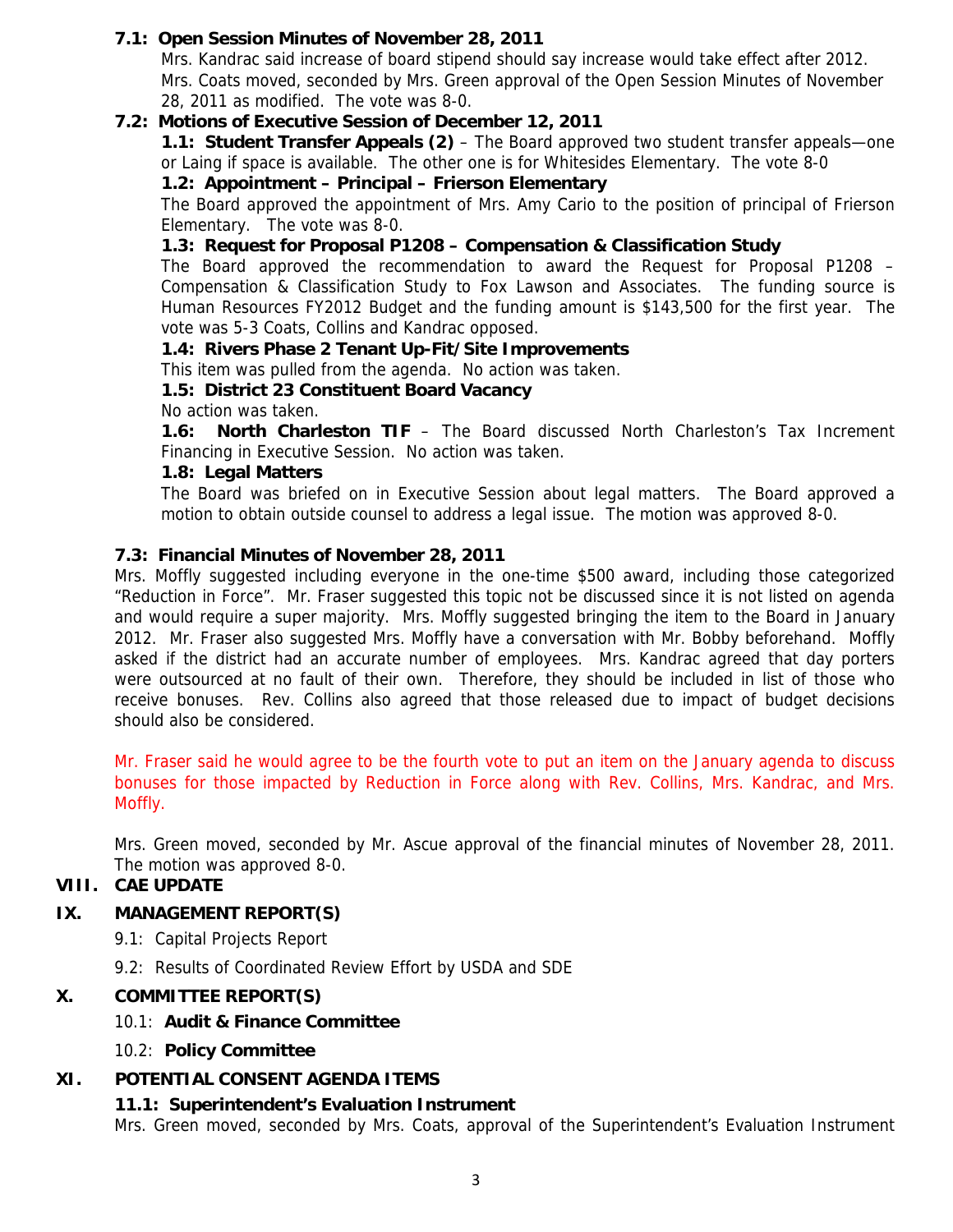for 2012. The motion was approved 5-3 (Collins, Kandrac and Moffly opposed).

Rev. Collins moved, seconded by Mrs. Moffly, to include  $6<sup>th</sup>$  grade achievement data in instrument and include them in results since students struggle at that grade level. The vote failed 4-4 (Ascue, Collins, Kandrac and Moffly supported the motion).

Dr. McGinley said 6<sup>th</sup> Grade Academy would be a small change. Previous evaluations included it. Mrs. Coats said the district still has the mandate from the Board to report on academies annually.

Mrs. Moffly moved, seconded by Mrs. Kandrac, to delay the vote on this item to allow time for another workshop in February to discuss the balance of the evaluation tool after community engagement meetings are held in February. The motion was approved 8-0.

Also during discussion, Mrs. Moffly said she did not understand rush. Mr. Fraser said it would allow employees would know their expectations beforehand.

Mrs. Kandrac requested Mr. Smalley share surveys and other info sent to parents with Board members. Mrs. Lane said Parent Surveys were announced on the district's links, on news station, and parent link calls were made. She would follow-up with schools to make sure they sent them home with students.

Mrs. Kandrac said she did not have the internet or a television. She also mentioned that the time for Executive Session was not listed on district's website.

Rev. Collins asked about High School end of course evaluation and the format. Mrs. Coats suggested he refer that question to the Studer Group. She also said the Studer Group should be asked to address the board on a regular basis since that is the work they were hired to do.

# **11.2: Approval of Agenda Format for Public Engagement/Stakeholder's Meetings January and February 2012**

Mrs. Green moved, seconded by Mrs. Coats, approval of the board agenda format and schedule recommended by staff for the Charleston Achieving Excellence: Vision 2016 public engagement meetings January and February 2012. The motion was approved 8-0. Meeting locations and dates are listed below:

> January 9, 2012 – East Zone – Wando High School January 23, 2012 – South West Zone – James Island Charter High February 13, 2012 – North Zone – Stall High February 27, 2012 – Central Zone – Burke High School

Mrs. Kandrac asked if the meetings would be videotaped. Mr. Fraser said Open Session actions would be recorded.

Mr. Ascue suggested holding the East Zone meeting at Lincoln High instead of Wando High. Mr. Fraser said it could be considered for future meetings. Mrs. Kandrac suggested the district broadcast the meetings at places like Lincoln High and Baptist Hill High.

# **11.3: Procurement Operations Audit**

This item was pulled. No action was taken.

#### **11.4: Teach for America (TFA)**

Mrs. Green moved, seconded by Mrs. Oplinger approval of the recommendation to utilize Teach for America over the next two years in order to improve the recruitment and retention of top quality teaching candidates especially in the hard to fill content areas with a focus on increasing the diversity of our teacher corps. The cost to the District over the next two years is \$240,000The funding source will be determined. The motion was approved 5-3 (Collins, Kandrac and Moffly).

Ms. Audrey Lane presented Teach for America (TFA) information to the Board. Mr. Josh Bell, the TFA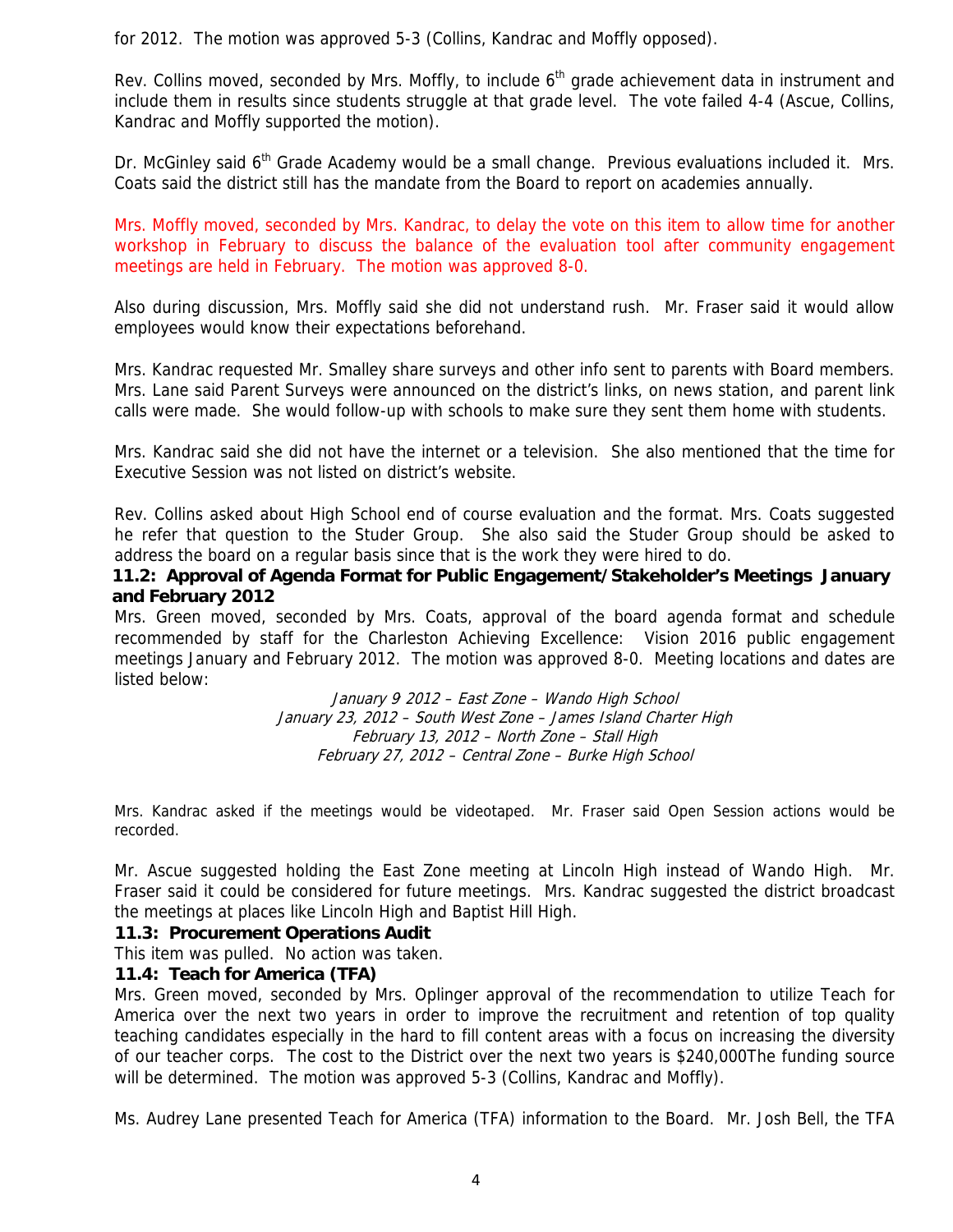director and Ms. Heather McEldowney, a Teach for America teacher now employed at North Charleston High.

- Vision 2016 demands a strategy that is totally different
- Nothing matters more than effective teacher
- CCSD's #1 priority is to have an effective teacher in front of every CCSD student
- TFA is one way to have an effective teacher in every classroom.
- TFA video was shared featuring Baltimore Corps.
- TFA Vision
- Experience
- Impact

Mrs. Melissa Matarazzo shared additional key information on TFA as follows.

- Schools with TFA teachers made more progress
- TFA students are outperforming all teachers in every subject and every grade level.

Ms. Heather McEldowney shared information from a teacher's perspective. Mr. Josh Bell a Clemson graduate and recruiter for TFA shared TFA's Teaching Model and teacher expectations. He said TFA wants to help CCSD close the Achievement Gap.

Ms. Lane reiterated that it is a shared vision to close the gap and ensure excellence for every child…Nothing else matters more than an effective teacher. TFA is that vehicle.

Mrs. Oplinger said the organization is extraordinary and has changed communities. Rev. Colllins asked about goal setting measurements and how he would recognize goals. Mr. Bell said state agreed to evaluate their performance. Being in TFA is like being in one of the best classrooms in the state. TFA welcomes evaluations at the end of the year and being evaluated with other teachers. They have Astandard measures and want to make path changing growth. Measures would be shared throughout the year. Ms. Matarazzo said staff would measure in house. Rev. Collins asked other districts TFA partners with. Josh said 43 regions, new in SC. TFA recruits, selects, and trains teachers.

Mrs. Kandrac asked Ms. McEldowney the number of students she had and how they were doing. Heather said writing progress is evident. Mrs. Kandrac asked if students were doing well because of its charter school status. Ms. McEldowney said in DC both public and charter schools were struggling. Mrs. Kandrac said having great parents was better than having great teachers, referring to Mrs. Lane's earlier statement about great teachers.

Mrs. Moffly said Reduction in Force eliminated Induction Teachers and state law said they should give priority to job opportunities for certified personnel dismissed by district. She read Board Policy GCQA. Then she said Induction teachers were upset they weren't needed and now there is a need to hire TFA. Dr. McGinley said the issue is placing the most highly qualified teachers in most struggling schools. She said first year teachers are not recommended for schools with high needs. TFA selects the best and brightest. It's a training program to teach folks to promote achievement and it works. They would be placed where there is an infusion of role models and positive influence.

Mrs. Moffly said should follow the letter of law and the district is promoting an alternative to Induction Teachers. She said it is not cost effective because hiring TFA's with district benefits does not reduce district expense.

Mrs. Coats said the question is how to fit cost. Then she questioned hiring of thirty teachers over two years. Mrs. Matarazzo said bringing in 3-5 TFA teachers brings about change. TFA teachers are like veteran teachers and therefore strengthen teaching. Mrs. Coats asked about the targeting population. Dr. McGinley said it is primarily about the Innovation Zone. Putting teachers in groups so they'd work as a team concentrating the efforts. Coats asked about number of students impacted. Mr. Bell said he didn't have those numbers, but it's an increased number of students. Coats asked about cost for TFA over Recruitment Office already in place. Also she said not doing in a systematic manner. Mrs.